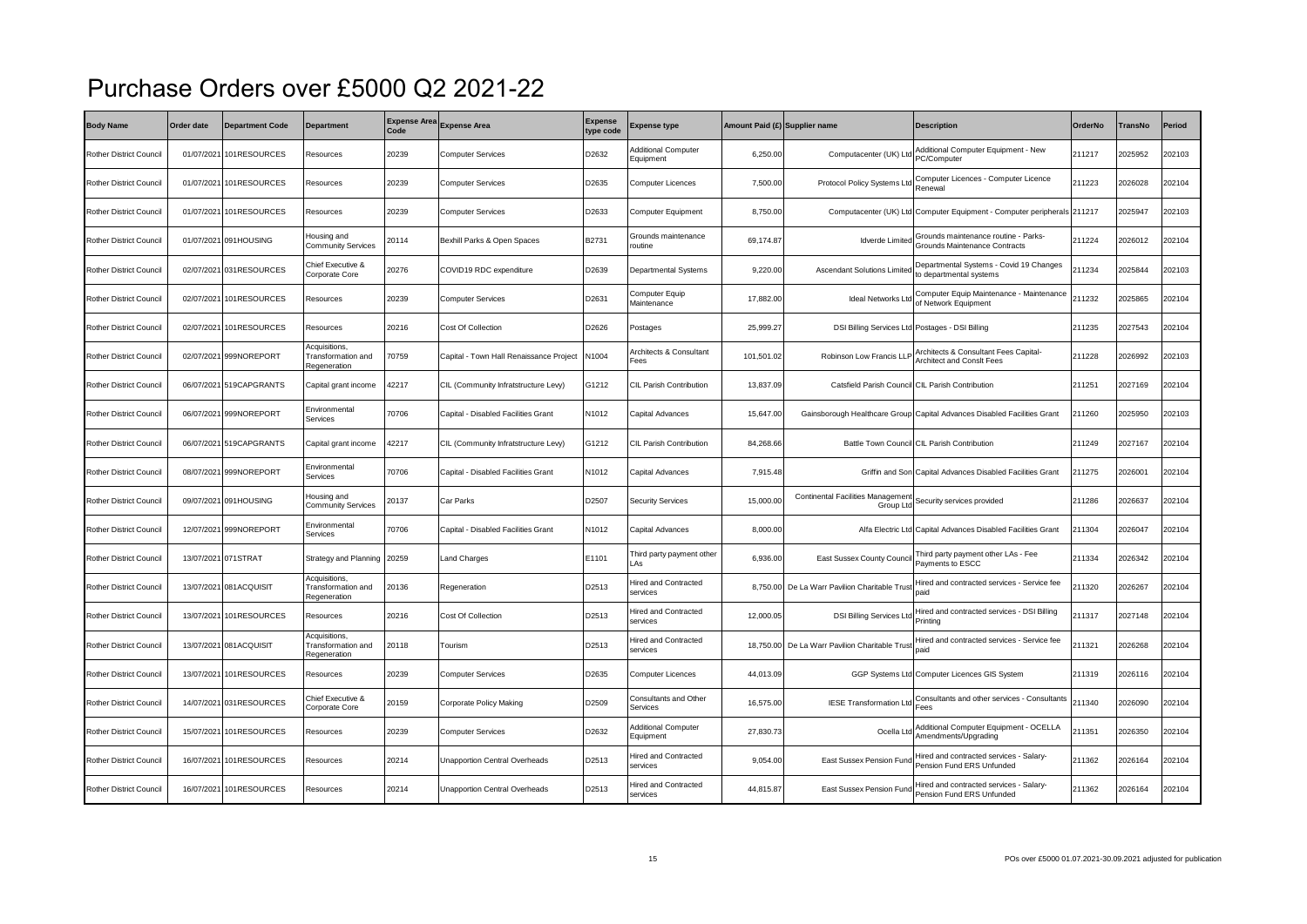| Rother District Council        | 19/07/2021 | 031RESOURCES                                        | Chief Executive &<br>Corporate Core                        | 20281 | Establishing a Bexhill Town Council                      | D2509 | <b>Consultants and Other</b><br>Services   | 9,706.20   | REDACTED PERSONAL DAT                          | Consultants and other services - Consultants<br>Fees                    | 211370 | 2026184 | 202104 |
|--------------------------------|------------|-----------------------------------------------------|------------------------------------------------------------|-------|----------------------------------------------------------|-------|--------------------------------------------|------------|------------------------------------------------|-------------------------------------------------------------------------|--------|---------|--------|
| Rother District Council        | 20/07/2021 | 999NOREPORT                                         | lousing and<br>Community Services                          | 0727  | Capital - Refuse Equipment                               | N1008 | Equipment                                  | 11,875.00  |                                                | XMA Limited Capital - Purchase of Equipment                             | 211380 | 2027010 | 202104 |
| Rother District Council        | 20/07/2021 | 999NOREPORT                                         | Housing and<br><b>Community Services</b>                   | 0727  | Capital - Refuse Equipment                               | N1008 | Equipment                                  | 94,246.40  |                                                | XMA Limited Capital - Purchase of Equipment                             | 211380 | 2027010 | 202104 |
| Rother District Council        | 21/07/2021 | 091HOUSING                                          | Housing and<br>Community Services                          | 20261 | TA Purchases (prev - 41 Jameson Mews,<br>Bexhill on Sea) | D2513 | Hired and Contracted<br>services           | 106,861.99 | George Stone Ltd                               | Hired and contracted services - Service fee<br>naid                     | 211383 | 2026202 | 202104 |
| Rother District Council        | 21/07/202  | Acquisitions,<br>Transformation and<br>Regeneration | Acquisitions.<br><b>Transformation and</b><br>Regeneration | 0736  | Capital - 18-40 Beeching Close<br>Refurbishment          | N1003 | Construction/Conversion                    | 425,004.58 | Alfa Electric Lt                               | Construction/Conversion Capital-Contract<br>Payments - General          | 211386 | 2027316 | 202104 |
| Rother District Council        | 23/07/2021 | 101RESOURCES                                        | Resources                                                  | 20217 | Reliefs & Benefits-Council Tax Benefit                   | D2513 | Hired and Contracted<br>services           |            | 9,142.08 Reigate & Banstead Borough Counci     | Hired and contracted services Off-site<br>esilience processing          | 211398 | 1026341 | 202104 |
| Rother District Council        | 26/07/2021 | 081ACQUISIT                                         | Acquisitions.<br>ransformation and<br>Regeneration         | 20140 | Housing Policy, Strategy & Dev                           | D2509 | <b>Consultants and Other</b><br>Services   | 6.632.62   | Pett Parish Counci                             | Consultants and other services - Consultants<br>Fees                    | 211412 | 2026320 | 202104 |
| Rother District Council        | 26/07/202  | 071STRAT                                            | Strategy and Planning                                      | 20259 | <b>Land Charges</b>                                      | E1101 | Third party payment other<br>LAs           | 12,447.90  | East Sussex County Counci                      | Third party payment other LAs - Fee<br>Payments to ESCC                 | 211411 | 2026280 | 202104 |
| <b>Rother District Council</b> | 02/08/2021 | 999NOREPORT                                         | Environmental<br>Services                                  | 70706 | Capital - Disabled Facilities Grant                      | N1012 | Capital Advances                           | 5,835.45   |                                                | REDACTED PERSONAL DATA Capital Advances Disabled Facilities Grant       | 211456 | 2026443 | 202104 |
| Rother District Council        | 02/08/2021 | 999NOREPORT                                         | Environmental<br>Services                                  | 70706 | Capital - Disabled Facilities Grant                      | N1012 | Capital Advances                           | 6,054.94   |                                                | Mark Bishop Ltd Capital Advances Disabled Facilities Grant              | 211467 | 2026440 | 202104 |
| Rother District Council        | 02/08/2021 | 999NOREPORT                                         | Environmental<br>Services                                  | 0706  | Capital - Disabled Facilities Grant                      | N1012 | Capital Advances                           | 6,430.50   |                                                | Adaptec Mobility Ltd Capital Advances Disabled Facilities Grant         | 211458 | 2026434 | 202104 |
| Rother District Council        | 02/08/2021 | 999NOREPORT                                         | Environmental<br>Services                                  | 0706  | Capital - Disabled Facilities Grant                      | N1012 | Capital Advances                           | 6,434.61   |                                                | REDACTED PERSONAL DATA Capital Advances Disabled Facilities Grant       | 211462 | 2026447 | 202104 |
| Rother District Council        | 02/08/2021 | 999NOREPORT                                         | Environmental<br>Services                                  | 0706  | Capital - Disabled Facilities Grant                      | N1012 | Capital Advances                           | 7,000.00   |                                                | REDACTED PERSONAL DATA Capital Advances Disabled Facilities Grant       | 211469 | 2026487 | 202104 |
| Rother District Council        | 02/08/2021 | 999NOREPORT                                         | Environmental<br>Services                                  | 0706  | Capital - Disabled Facilities Grant                      | N1012 | Capital Advances                           | 7,953.54   |                                                | REDACTED PERSONAL DATA Capital Advances Disabled Facilities Grant       | 211465 | 2026439 | 202104 |
| Rother District Council        | 02/08/202  | 999NOREPORT                                         | Environmental<br>Services                                  | 0706  | Capital - Disabled Facilities Grant                      | N1012 | Capital Advances                           | 8,000.00   |                                                | REDACTED PERSONAL DATA Capital Advances Disabled Facilities Grant       | 211461 | 2026435 | 202104 |
| Rother District Council        | 02/08/2021 | 999NOREPORT                                         | Environmental<br>Services                                  | 0706  | Capital - Disabled Facilities Grant                      | N1012 | Capital Advances                           | 13,000.00  |                                                | REDACTED PERSONAL DATA Capital Advances Disabled Facilities Grant       | 211468 | 2026555 | 202104 |
| Rother District Council        | 04/08/202  | 091HOUSING                                          | Housing and<br><b>Community Services</b>                   | 20114 | Bexhill Parks & Open Spaces                              | B2731 | Grounds maintenance<br>routine             | 71,342.88  | Idverde Limited                                | Grounds maintenance routine - Parks-<br>Grounds Maintenance Contracts   | 211498 | 2026631 | 202105 |
| Rother District Council        | 04/08/2021 | 081ACQUISIT                                         | Acquisitions,<br>Transformation and<br>Regeneration        | 20243 | <b>Business Improvement</b>                              | D2513 | Hired and Contracted<br>services           | 81,795.47  | Public-i Group Ltd                             | Hired and contracted services - Equipment<br>for Meetings               | 211490 |         | 202105 |
| Rother District Council        | 06/08/202  | 999NOREPORT                                         | Acquisitions,<br>Transformation and<br>Regeneration        | 70718 | Capital - Sidley Recreation Ground                       | N1004 | <b>Architects &amp; Consultant</b><br>Fees | 20,000.00  | <b>Trinity Civil Engineering Lt</b>            | Architects & Consultant Fees Capital-<br>Architect and Consit Fees      | 211508 | 2026573 | 202105 |
| Rother District Council        | 10/08/2021 | 999NOREPORT                                         | Acquisitions.<br><b>Transformation</b> and<br>Regeneration | 0737  | Capital - Barnhorn Green                                 | N1004 | Architects & Consultant<br>ees             | 7,203.00   | R H Partnership Architects Lt                  | Architects & Consultant Fees Capital-<br>Architect and Consit Fees      | 211522 | 2027125 | 202105 |
| Rother District Council        | 10/08/2021 | 101RESOURCES                                        | Resources                                                  | 20239 | <b>Computer Services</b>                                 | D2633 | Computer Equipment                         | 16,250.00  |                                                | Computacenter (UK) Ltd Computer Equipment - Computer peripherals 211535 |        | 2026723 | 202105 |
| Rother District Council        | 11/08/2021 | 999NOREPORT                                         | Environmental<br>Services                                  | 0706  | Capital - Disabled Facilities Grant                      | N1012 | Capital Advances                           | 5,000.00   |                                                | REDACTED PERSONAL DATA Capital Advances Disabled Facilities Grant       | 211540 | 2026641 | 202105 |
| Rother District Council        | 11/08/2021 | 999NOREPORT                                         | Chief Executive &<br>Corporate Core                        | 0710  | Capital - Rother 20/20 ICT Investment                    | N1010 | Software Purchase                          | 114,489.05 | Capita Business Services Ltd Software Purchase |                                                                         | 211537 | 026954  | 202105 |
| Rother District Council        | 13/08/2021 | 101RESOURCES                                        | Resources                                                  | 20207 | Reliefs & Benefits-Housing Benefit                       | A2203 | Training                                   | 8,580.00   | Capita Business Services Ltd Training          |                                                                         | 211570 | 2026710 | 202105 |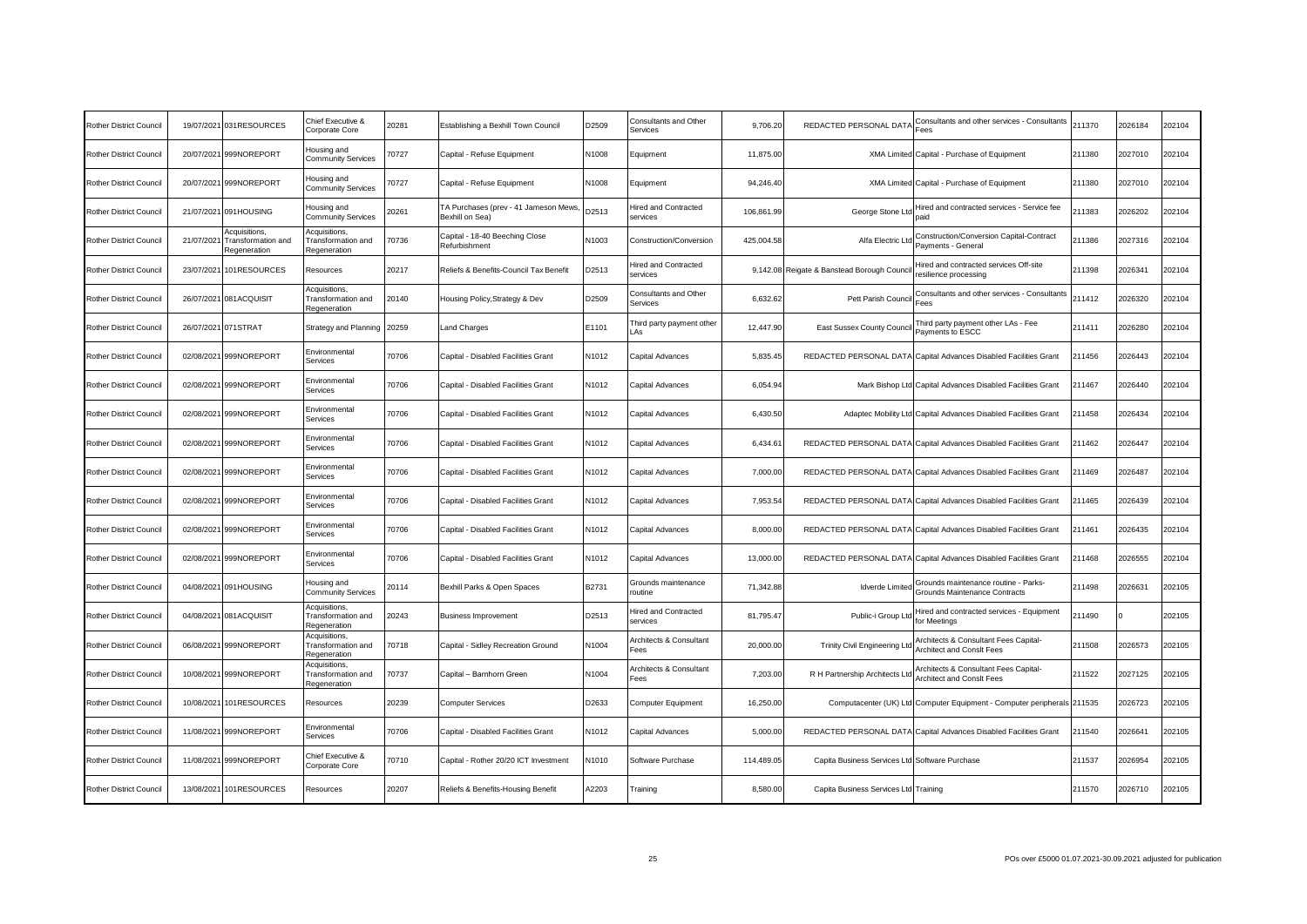| Rother District Council        |            | 17/08/2021 081ACQUISIT  | Acquisitions,<br><b>Transformation and</b><br>Regeneration | 20232 | Nlpg-E-Government                                | D2635 | <b>Computer Licences</b>                   | 7,650.00  |                                                   | GGP Systems Ltd Computer Licences GIS System                                                     | 211584 |         | 202105 |
|--------------------------------|------------|-------------------------|------------------------------------------------------------|-------|--------------------------------------------------|-------|--------------------------------------------|-----------|---------------------------------------------------|--------------------------------------------------------------------------------------------------|--------|---------|--------|
| Rother District Council        | 17/08/2021 | 101RESOURCES            | Resources                                                  | 20222 | Accountancy                                      | A1110 | Agency Staff                               | 22,000.00 | Number 10 Interim Ltd Agency Staff                |                                                                                                  | 211592 | 2027425 | 202105 |
| <b>Rother District Council</b> |            | 18/08/2021 999NOREPORT  | Acquisitions,<br><b>Transformation and</b><br>Regeneration | 70759 | Capital - Town Hall Renaissance Project          | N1004 | <b>Architects &amp; Consultant</b><br>Fees | 5,440.00  | Aworth Survey Consultant                          | Architects & Consultant Fees Capital-<br><b>Architect and Consit Fees</b>                        | 211600 | 2027607 | 202105 |
| <b>Rother District Council</b> |            | 18/08/2021 999NOREPORT  | Acquisitions,<br><b>Transformation</b> and<br>Regeneration | 70759 | Capital - Town Hall Renaissance Project          | N1004 | Architects & Consultant<br>Fees            | 27,578.00 | Limited                                           | Southern Testing Laboratories Architects & Consultant Fees Capital-<br>Architect and Consit Fees | 211594 |         | 202105 |
| Rother District Council        |            | 19/08/2021 071STRAT     | Strategy and Planning                                      | 20246 | <b>Planning Applications</b>                     | A1110 | Agency Staff                               | 12,254.77 | Hays Specialist Recruitment Ltd Agency Staff      |                                                                                                  | 211604 | 2027552 | 202105 |
| Rother District Council        |            | 20/08/2021 031RESOURCES | Chief Executive &<br>Corporate Core                        | 20183 | Chief Executive                                  | 42202 | Recruitment expenses                       | 5,925.00  | Solace in Business                                | Recruitment expenses Advertising Vacant<br>Post                                                  | 211624 | 026904  | 202105 |
| Rother District Council        |            | 20/08/2021 999NOREPORT  | Environmental<br>Services                                  | 70706 | Capital - Disabled Facilities Grant              | N1012 | Capital Advances                           | 9,030.28  |                                                   | GMS Adaptations Capital Advances Disabled Facilities Grant                                       | 211612 | 2026845 | 202105 |
| <b>Rother District Council</b> |            | 20/08/2021 101RESOURCES | Resources                                                  | 20214 | Unapportion Central Overheads                    | D2513 | Hired and Contracted<br>services           | 9,054.00  | East Sussex Pension Fund                          | Hired and contracted services - Salary-<br>Pension Fund ERS Unfunded                             | 211623 | 2027014 | 202105 |
| <b>Rother District Council</b> |            | 20/08/2021 091HOUSING   | Housing and<br><b>Community Services</b>                   | 20304 | <b>Housing First</b>                             | D2513 | <b>Hired and Contracted</b><br>services    | 10.750.00 | Hastings Borough Council                          | Hired and contracted services - Service fee<br>paid                                              | 211620 |         | 202105 |
| <b>Rother District Council</b> |            | 20/08/2021 091HOUSING   | Housing and<br>Community Services                          | 20204 | Housing Administration Account                   | A1110 | Agency Staff                               | 12,999.97 | Oyster Partnership Agency Staff                   |                                                                                                  | 211618 | 2027532 | 202105 |
| Rother District Council        | 20/08/2021 | 101RESOURCES            | Resources                                                  | 20214 | <b>Jnapportion Central Overheads</b>             | D2513 | Hired and Contracted<br>services           | 44,006.32 | East Sussex Pension Fund                          | Hired and contracted services - Salary-<br>Pension Fund ERS Unfunded                             | 211623 | 2027014 | 202105 |
| Rother District Council        |            | 24/08/2021 071STRAT     | Strategy and Planning                                      | 20246 | <b>Planning Applications</b>                     | D2632 | <b>Additional Computer</b><br>Equipment    | 5,195.00  | Colyer Repropoint Lt                              | Additional Computer Equipment - New<br>PC/Computer                                               | 211641 | 2027127 | 202105 |
| Rother District Council        |            | 24/08/2021 041 ENVIRON  | Environmental<br>Services                                  | 20280 | Covid 19 RHSS Reopening High Streets<br>Safely   | D2513 | Hired and Contracted<br>services           | 16,000.00 | Adaption & Environmental Support<br>Services paid | Hired and contracted services - Service fee                                                      | 211642 | 1027379 | 202105 |
| <b>Rother District Council</b> |            | 31/08/2021 101RESOURCES | Resources                                                  | 20207 | Reliefs & Benefits-Housing Benefit               | D2513 | <b>Hired and Contracted</b><br>services    | 13,800.00 | Branch and Ler                                    | Hired and contracted services Subsidy<br>Consultancy                                             | 211679 | 2027119 | 202105 |
| Rother District Council        |            | 31/08/2021 091HOUSING   | lousing and<br><b>Community Services</b>                   | 20108 | Bexhill Promenade & Foreshore                    | B1100 | Repairs to Premises                        | 16,840.00 | Metalfab Engineering Ltd                          | Repairs to Premises - Repairs Refurbishmen<br>of premises                                        | 211681 | 2027085 | 202105 |
| Rother District Council        |            | 01/09/2021 999NOREPORT  | Environmental<br>Services                                  | 70706 | Capital - Disabled Facilities Grant              | N1012 | Capital Advances                           | 5,000.00  |                                                   | REDACTED PERSONAL DATA Capital Advances Disabled Facilities Grant                                | 211689 | 2027026 | 202105 |
| <b>Rother District Council</b> |            | 01/09/2021 999NOREPORT  | Environmental<br>Services                                  | 70706 | Capital - Disabled Facilities Grant              | N1012 | Capital Advances                           | 5,146.20  |                                                   | REDACTED PERSONAL DATA Capital Advances Disabled Facilities Grant                                | 211694 | 2027022 | 202105 |
| <b>Rother District Council</b> |            | 01/09/2021 999NOREPORT  | Environmental<br>Services                                  | 70706 | Capital - Disabled Facilities Grant              | N1012 | Capital Advances                           | 5,980.67  |                                                   | DCB (Kent) Ltd Capital Advances Disabled Facilities Grant                                        | 211688 | 2027027 | 202105 |
| <b>Rother District Council</b> |            | 01/09/2021 999NOREPORT  | Environmental<br>Services                                  | 70706 | Capital - Disabled Facilities Grant              | N1012 | Capital Advances                           | 7,689.00  |                                                   | Alfa Electric Ltd Capital Advances Disabled Facilities Grant                                     | 211692 | 2027024 | 202105 |
| Rother District Council        |            | 01/09/2021 999NOREPORT  | Environmental<br>Services                                  | 70706 | Capital - Disabled Facilities Grant              | N1012 | Capital Advances                           | 7,844.46  |                                                   | GMS Adaptations Capital Advances Disabled Facilities Grant                                       | 211700 | 2027018 | 202106 |
| <b>Rother District Council</b> |            | 01/09/2021 091HOUSING   | lousing and<br><b>Community Services</b>                   | 20114 | Bexhill Parks & Open Spaces                      | B2731 | Grounds maintenance<br>outine'             | 65,005.93 | Idverde Limite                                    | Grounds maintenance routine - Parks-<br>Grounds Maintenance Contracts                            | 211685 | 2027244 | 202106 |
| Rother District Council        |            | 07/09/2021 081ACQUISIT  | Acquisitions,<br><b>Transformation and</b><br>Regeneration | 20136 | Regeneration                                     | D2513 | Hired and Contracted<br>services           | 8,500.00  | <b>GENECON Lt</b>                                 | Hired and contracted services - Service fee<br>paid                                              | 211733 | 2027143 | 202106 |
| <b>Rother District Council</b> |            | 07/09/2021 999NOREPORT  | Acquisitions,<br>Transformation and<br><b>Regeneration</b> | 70714 | Capital - Grants Halls and Community<br>Projects | N1011 | Capital Grants                             | 27,500.00 |                                                   | The Pelham Capital Grants - Community Grants Scheme                                              | 211753 |         | 202106 |
| Rother District Council        |            | 07/09/2021 999NOREPORT  | Acquisitions,<br>Transformation and<br>Regeneration        | 70714 | Capital - Grants Halls and Community<br>Projects | N1011 | Capital Grants                             | 30,000.00 |                                                   | Sedlescombe Parish Council Capital Grants - Community Grants Scheme                              | 211752 |         | 202106 |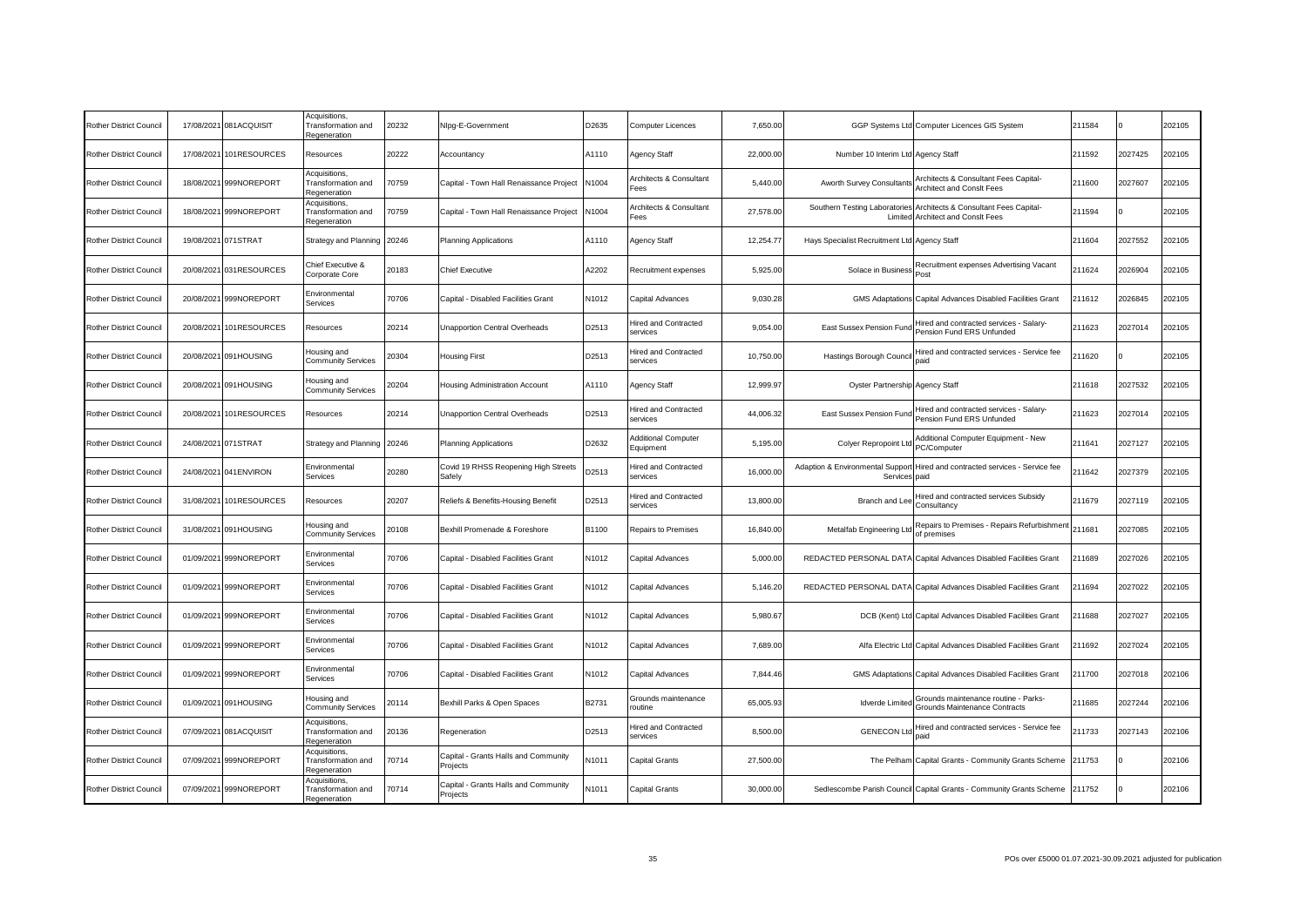| Rother District Council        |            | 08/09/2021 999NOREPORT  | Environmental<br>Services                           | 70706 | Capital - Disabled Facilities Grant                   | N1012        | Capital Advances                          | 9,471.15   |                                                         | Adaptec Mobility Ltd Capital Advances Disabled Facilities Grant        | 211757 | 2027135 | 202106 |
|--------------------------------|------------|-------------------------|-----------------------------------------------------|-------|-------------------------------------------------------|--------------|-------------------------------------------|------------|---------------------------------------------------------|------------------------------------------------------------------------|--------|---------|--------|
| <b>Rother District Council</b> |            | 08/09/2021 999NOREPORT  | Acquisitions,<br>Transformation and<br>Regeneration | 70759 | Capital - Town Hall Renaissance Project               | N1004        | Architects & Consultant<br>Fees           | 10,960.00  | Robinson Low Francis LLP                                | Architects & Consultant Fees Capital-<br>Architect and Consit Fees     | 211760 |         | 202106 |
| <b>Rother District Council</b> |            | 08/09/2021 999NOREPORT  | Environmental<br>Services                           | 70706 | Capital - Disabled Facilities Grant                   | N1012        | Capital Advances                          | 24,374.96  |                                                         | East Sussex County Council Capital Advances Disabled Facilities Grant  | 211758 | 2027270 | 202106 |
| <b>Rother District Council</b> |            | 09/09/2021 999NOREPORT  | Acquisitions,<br>Fransformation and<br>Regeneration | 70714 | Capital - Grants Halls and Community<br>Projects      | N1011        | Capital Grants                            | 5,000.00   |                                                         | Bexhill Cricket Club Capital Grants - Community Grants Scheme          | 211774 |         | 202106 |
| <b>Rother District Council</b> |            | 09/09/2021 999NOREPORT  | Acquisitions,<br>Transformation and<br>Regeneration | 70714 | Capital - Grants Halls and Community<br>Projects      | <b>V1011</b> | <b>Capital Grants</b>                     | 12,500.00  |                                                         | Beulah Baptist Church Capital Grants - Community Grants Scheme         | 211773 |         | 202106 |
| <b>Rother District Council</b> |            | 09/09/2021 999NOREPORT  | Acquisitions,<br>Transformation and<br>Regeneration | 70714 | Capital - Grants Halls and Community<br>Projects      | N1011        | Capital Grants                            | 17,500.00  |                                                         | Bexhill Senior Citizens Club Capital Grants - Community Grants Scheme  | 211775 |         | 202106 |
| <b>Rother District Council</b> |            | 09/09/2021 999NOREPORT  | Acquisitions,<br>Fransformation and<br>Regeneration | 70714 | Capital - Grants Halls and Community<br>Projects      | N1011        | Capital Grants                            | 22,500.00  | Burwash Weald and Commor<br>Memorial Fund Playing Field | Capital Grants - Community Grants Scheme                               | 211776 |         | 202106 |
| <b>Rother District Council</b> |            | 10/09/2021 999NOREPORT  | Environmental<br>Services                           | 70706 | Capital - Disabled Facilities Grant                   | N1012        | Capital Advances                          | 6,000.00   |                                                         | Alfa Electric Ltd Capital Advances Disabled Facilities Grant           | 211785 | 2027239 | 202106 |
| <b>Rother District Council</b> |            | 14/09/2021 999NOREPORT  | Acquisitions,<br>Fransformation and<br>Regeneration | 70759 | Capital - Town Hall Renaissance Project               | N1004        | Architects & Consultant<br>Fees           | 5,500.00   | <b>GTA Civils Ltd</b>                                   | Architects & Consultant Fees Capital-<br>Architect and Conslt Fees     | 211798 |         | 202106 |
| <b>Rother District Council</b> |            | 14/09/2021 031RESOURCES | Chief Executive &<br>Corporate Core                 | 20183 | <b>Chief Executive</b>                                | A2202        | Recruitment expenses                      | 5,925.00   | Solace in Business                                      | Recruitment expenses Advertising Vacant<br>Post                        | 211799 | 2027618 | 202106 |
| Rother District Council        |            | 15/09/2021 999NOREPORT  | Acquisitions,<br>Fransformation and<br>Regeneration | 70759 | Capital - Town Hall Renaissance Project               | N1004        | <b>Architects &amp; Consultant</b><br>ees | 7,750.00   | Marshall Fire Lt                                        | Architects & Consultant Fees Capital-<br>Architect and Conslt Fees     | 211813 |         | 202106 |
| <b>Rother District Council</b> |            | 16/09/2021 999NOREPORT  | Environmental<br>Services                           | 70706 | Capital - Disabled Facilities Grant                   | N1012        | Capital Advances                          | 5,000.00   | REDACTED PERSONAL DATA                                  | Capital Advances Disabled Facilities Grant                             | 211825 | 2027360 | 202106 |
| Rother District Council        |            | 16/09/2021 999NOREPORT  | Environmental<br>Services                           | 70706 | Capital - Disabled Facilities Grant                   | N1012        | Capital Advances                          | 5,000.00   | Griffin and Son                                         | Capital Advances Disabled Facilities Grant                             | 211826 | 2027361 | 202106 |
| Rother District Council        |            | 16/09/2021 999NOREPORT  | Environmental<br>Services                           | 70706 | Capital - Disabled Facilities Grant                   | N1012        | Capital Advances                          | 8,603.61   |                                                         | REDACTED PERSONAL DATA Capital Advances Disabled Facilities Grant      | 211830 | 2027365 | 202106 |
| Rother District Council        |            | 20/09/2021 999NOREPORT  | Acquisitions,<br>Transformation and<br>Regeneration | 70754 | Capital - King Offa Residential<br>Development Scheme | N1004        | Architects & Consultant<br>Fees           | 6,000.00   | Anderson Acoustics Ltd                                  | Architects & Consultant Fees Capital-<br>Architect and Conslt Fees     | 211847 |         | 202106 |
| Rother District Council        |            | 20/09/2021 041 ENVIRON  | Environmental<br>Services                           | 20280 | Covid 19 RHSS Reopening High Streets<br>Safely        | D2513        | Hired and Contracted<br>services          | 15,500.00  | 18 Hours Ltd                                            | Hired and contracted services - Service fee<br>paid                    | 211846 |         | 202106 |
| <b>Rother District Council</b> |            | 21/09/2021 101RESOURCES | Resources                                           | 20209 | Corporate management                                  | D2516        | Audit fees                                | 12,750.00  | Grant Thornton UK LLP                                   | Audit Fees - External Audit                                            | 211858 | 2027510 | 202106 |
| <b>Rother District Council</b> |            | 22/09/2021 101RESOURCES | Resources                                           | 20214 | <b>Unapportion Central Overheads</b>                  | D2513        | Hired and Contracted<br>services          | 9,054.00   | East Sussex Pension Fund                                | lired and contracted services - Salary-<br>Pension Fund ERS Unfunded   | 211871 | 2027535 | 202106 |
| <b>Rother District Council</b> | 22/09/2021 | 101RESOURCES            | Resources                                           | 20214 | <b>Unapportion Central Overheads</b>                  | D2513        | Hired and Contracted<br>services          | 44,197.69  | East Sussex Pension Fund                                | lired and contracted services - Salary-<br>Pension Fund ERS Unfunded   | 211871 | 2027535 | 202106 |
| Rother District Council        |            | 22/09/2021 031RESOURCES | Chief Executive &<br>Corporate Core                 | 20182 | Legal Services                                        | E1101        | Third party payment other<br>LAs          | 259,400.00 | Wealden District Council                                | Third party payment other LAs - shared<br>service legal management fee | 211874 |         | 202106 |
| Rother District Council        | 23/09/2021 | 999NOREPORT             | Environmental<br>Services                           | 70706 | Capital - Disabled Facilities Grant                   | N1012        | Capital Advances                          | 9,595.92   |                                                         | Mark Bishop Ltd Capital Advances Disabled Facilities Grant             | 211879 | 2027551 | 202106 |
| <b>Rother District Council</b> |            | 23/09/2021 091HOUSING   | Housing and<br>Community Services                   | 20111 | Rye Sports Centre & Pool                              | B1100        | Repairs to Premises                       | 22,360.00  | Ascend Lift Services Lt                                 | Repairs to Premises - Lift Repairs/<br>Maintenance cost                | 211876 |         | 202106 |
| <b>Rother District Council</b> |            | 28/09/2021 999NOREPORT  | Environmental<br>Services                           | 70706 | Capital - Disabled Facilities Grant                   | N1012        | Capital Advances                          | 8,829.47   |                                                         | Hedley Visick Ltd Capital Advances Disabled Facilities Grant           | 211911 | 2027640 | 202106 |
| <b>Rother District Council</b> |            | 29/09/2021 091HOUSING   | Housing and<br>Community Services                   | 20125 | <b>Coast Protection</b>                               | D2513        | Hired and Contracted<br>services          | 10,500.00  | Canterbury City Council                                 | lired and contracted services - Cost of<br>Survey                      | 211917 |         | 202106 |